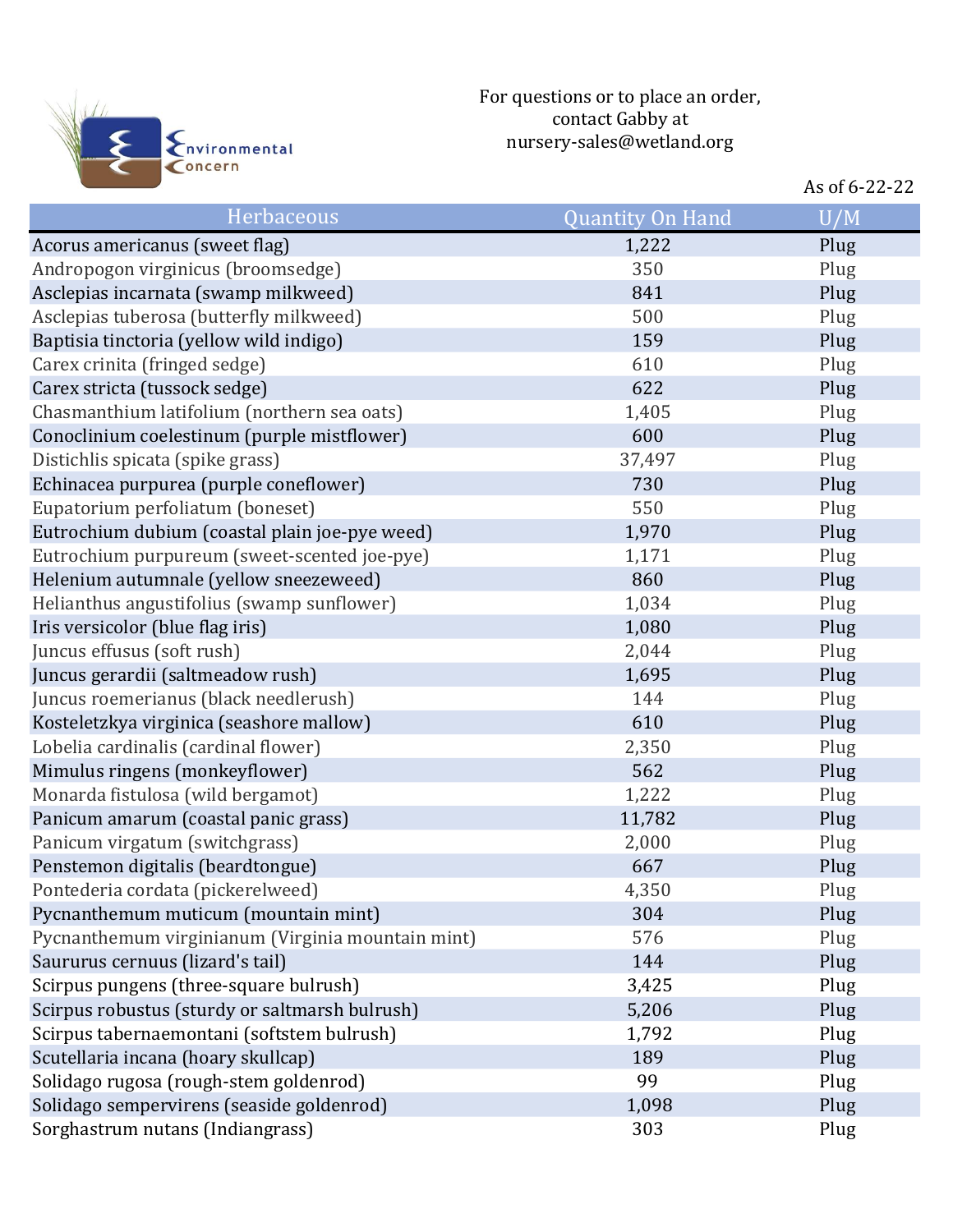| Spartina alterniflora (smooth cordgrass)          | 101,950                 | Plug     |
|---------------------------------------------------|-------------------------|----------|
| Spartina patens (salt meadow hay)                 | 27,820                  | Plug     |
| Symphyotrichum novae-angliae (New England aster)  | 168                     | Plug     |
| Symphyotrichum novi-belgii (New York aster)       | 1,300                   | Plug     |
|                                                   |                         |          |
| Acorus americanus (sweet flag)                    | 5                       | Quart    |
| Andropogon virginicus (broomsedge)                | 30                      | Quart    |
| Asclepias incarnata (Swamp milkweed)              | 516                     | Quart    |
| Baptisia tinctoria (yellow wild indigo)           | 39                      | Quart    |
| Carex stricta (tussock sedge)                     | 280                     | Quart    |
| Chasmanthium latifolium (northern sea oats)       | 24                      | Quart    |
| Eupatorium perfoliatum (boneset)                  | 15                      | Quart    |
| Helenium autumnale (yellow sneezeweed)            | 39                      | Quart    |
| Helianthus angustifolius (swamp sunflower)        | 101                     | Quart    |
| Mimulus ringens (monkeyflower)                    | 8                       | Quart    |
| Physostegia virginiana (obedient plant)           | 13                      | Quart    |
| Pycnanthemum virginianum (Virginia mountain mint) | 190                     | Quart    |
| Saururus cernuus (lizard's tail)                  | 9                       | Quart    |
| Schizachyrium scoparium (little bluestem)         | 30                      | Quart    |
| Scirpus tabernaemontani (softstem bulrush)        | 71                      | Quart    |
| Zizia aptera (meadow zizia)                       | 23                      | Quart    |
|                                                   |                         |          |
| Baptisia australis (blue false indigo)            | 10                      | 1 Gallon |
| Boltonia asteroides (false aster)                 | 21                      | 1 Gallon |
| Chasmanthium latifolium (northern sea oats)       | 42                      | 1 Gallon |
| Helianthus angustifolius (swamp sunflower)        | 19                      | 1 Gallon |
| Onoclea sensibilis (sensitive fern)               | 27                      | 1 Gallon |
| Osmundastrum cinnamomeum (cinnamon fern)          | 10                      | 1 Gallon |
| Osmunda regalis (royal fern)                      | 13                      | 1 Gallon |
| Penstemon digitalis (beardtongue)                 | 28                      | 1 Gallon |
| Polystichum acrostichoides (Christmas fern)       | 28                      | 1 Gallon |
| Pteridium aquilinum (eagle fern)                  | 9                       | 1 Gallon |
| Woodwardia areolata (netted chain fern)           | 10                      | 1 Gallon |
|                                                   |                         |          |
| Trees / Shrubs                                    | <b>Quantity On Hand</b> | U/M      |
| Rosa palustris (swamp rose)                       | 6                       | Quart    |

Amelanchier canadensis (serviceberry) 1 1 1 1 Gallon 1 1 Gallon Aronia arbutifolia (red chokeberry) 10 1 Gallon Cercis canadensis (eastern redbud) 3 1 Gallon Cornus amomum (silky dogwood) and the state of the state of the state of the state of the state of the state of the state of the state of the state of the state of the state of the state of the state of the state of the st Cornus racemosa (gray twig dogwood) 1 Cornus racemosa (gray twig dogwood) 23 1 Gallon Cornus sericea (redosier dogwood) 1 1 Gallon